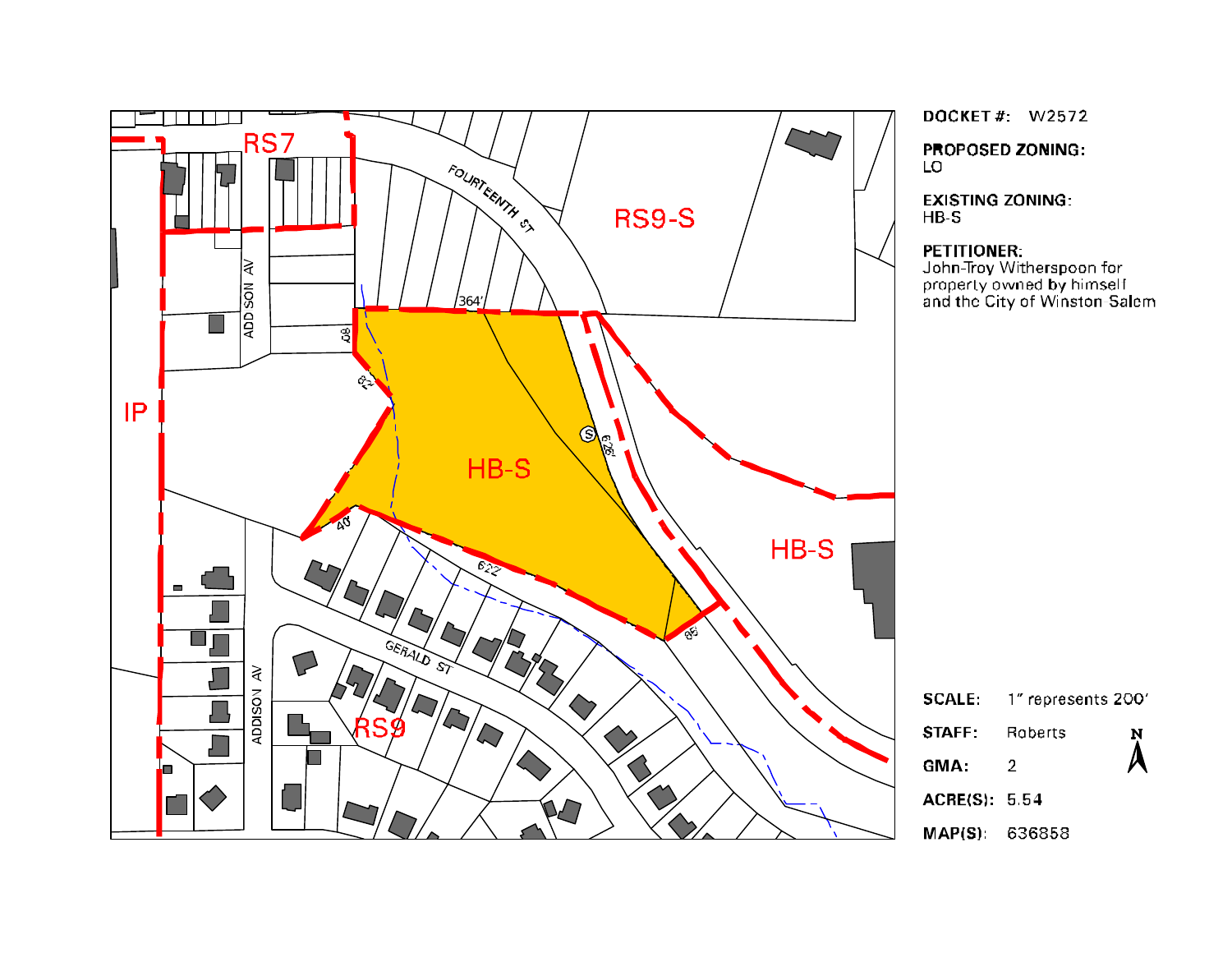August 21, 2002

John-Troy Witherspoon for property owned by himself and the City of Winston-Salem 1520 Timber Creek Lane Kernersville, NC 27284

RE: ZONING MAP AMENDMENT W-2572

Dear Mr. Witherspoon:

The attached report of the Planning Board to the Board of Aldermen is sent to you at the request of the Aldermen. You will be notified by the City Secretary's Office of the date on which the Aldermen will hear this petition.

Sincerely,

A. Paul Norby, AICP Director of Planning

pc: City Secretary's Office, P.O. Box 2511, Winston-Salem, NC 27102 Trent Rawley, 748 Rankin Street, Winston-Salem, NC 27101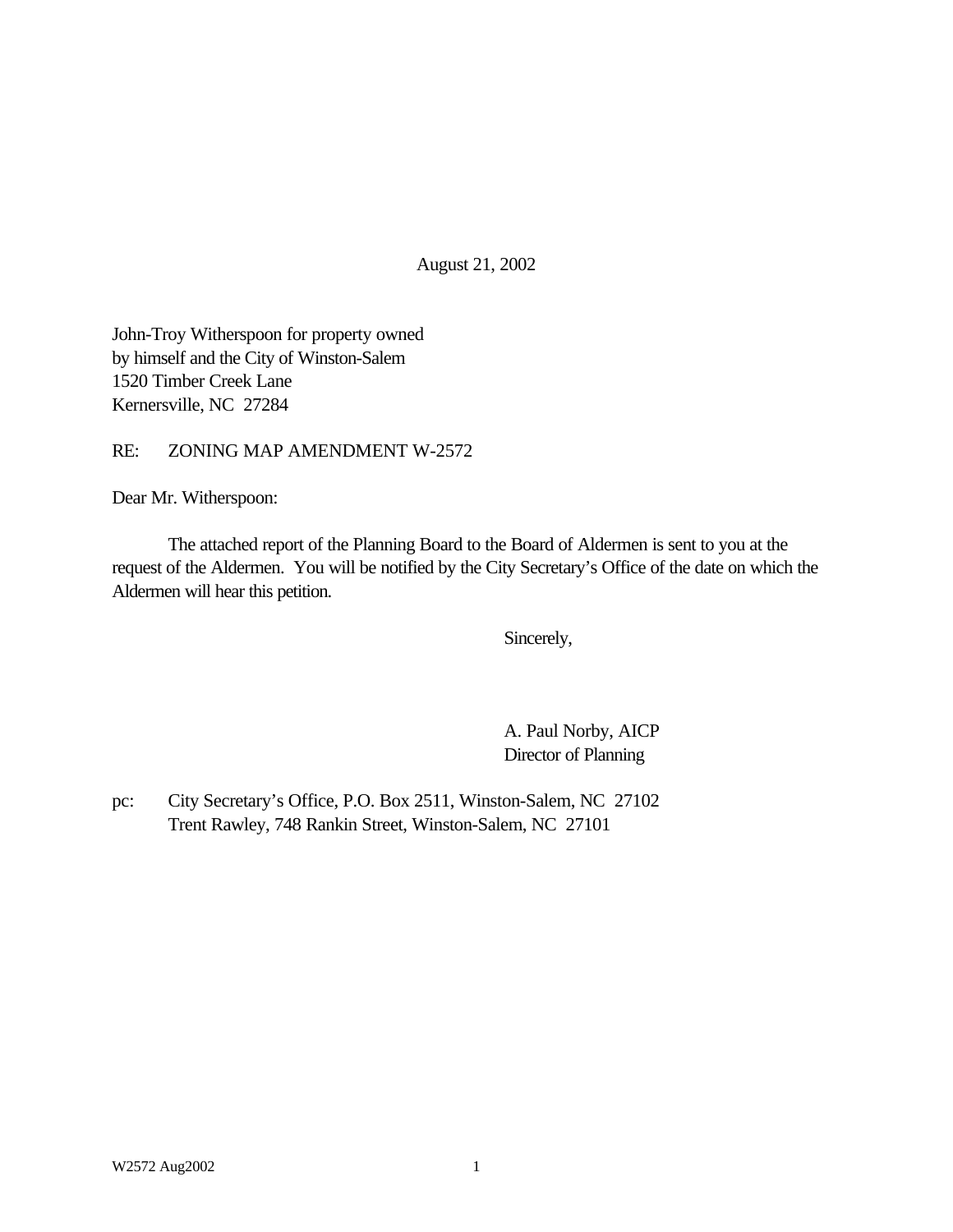### **ACTION REQUEST FORM**

**DATE**:August 21, 2002 **TO**: The Honorable Mayor and Board of Aldermen **FROM**: A. Paul Norby, AICP, Director of Planning

# **BOARD ACTION REQUEST**:

Request for Public Hearing on zoning map amendment of John-Troy Witherspoon for property owned by himself and the City of Winston-Salem

**SUMMARY OF INFORMATION**:

Zoning map amendment of John-Troy Witherspoon for property owned by himself and the City of Winston-Salem from HB-S [Restaurant (without drive-through service)] to LO: property is located on the southwest side of Fourteenth Street west of New Walkertown Road (Zoning Docket W-2572).

#### **PLANNING BOARD ACTION**:

| <b>MOTION ON PETITION: APPROVAL</b> |                     |
|-------------------------------------|---------------------|
| FOR:                                | <b>UNANIMOUS</b>    |
| <b>AGAINST:</b>                     | <b>NONE</b>         |
| <b>SITE PLAN ACTION:</b>            | <b>NOT REQUIRED</b> |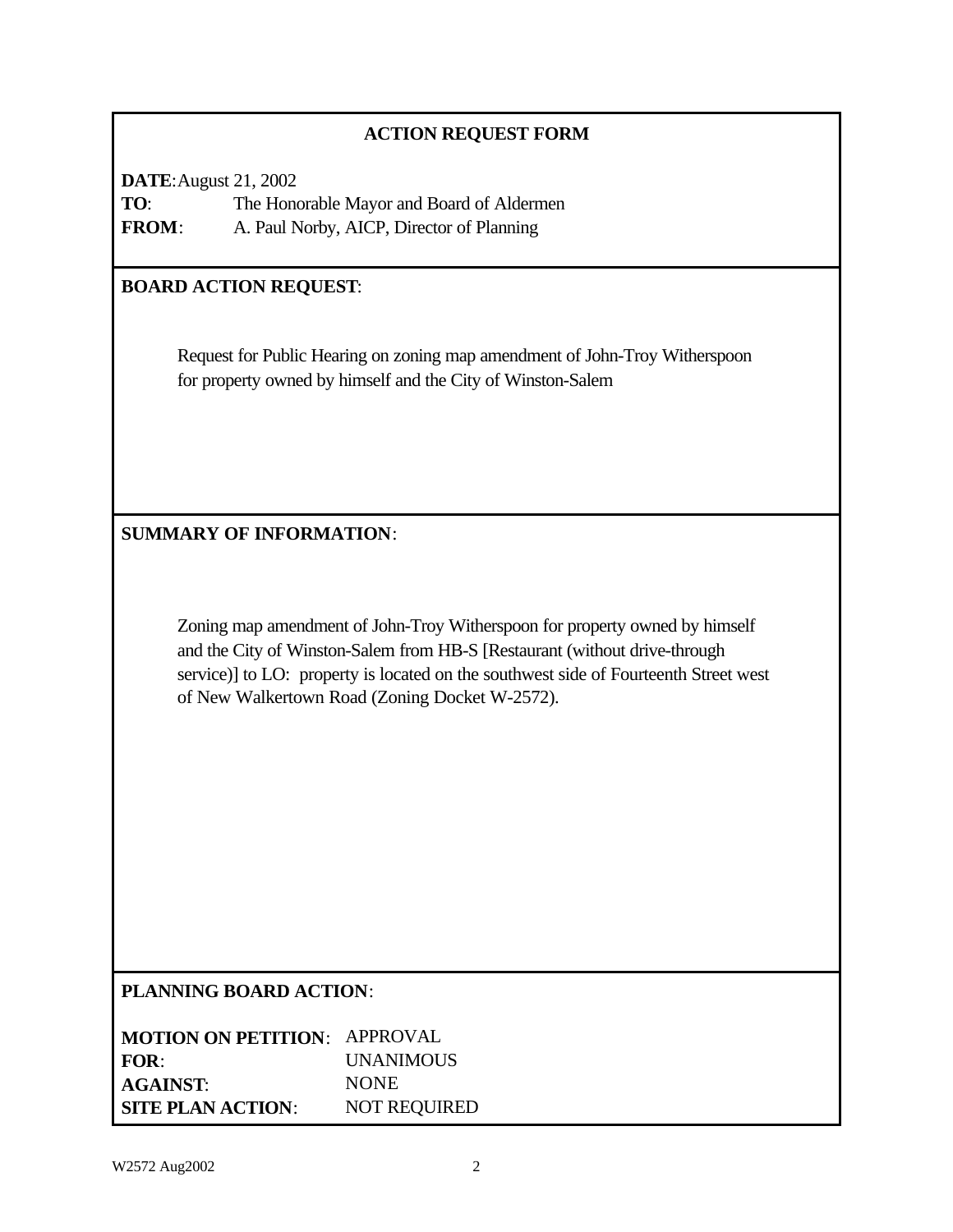#### CITY ORDINANCE - GENERAL USE

Zoning Petition of John-Troy Witherspoon for property owned by himself and the City of Winston-Salem, Docket W-2572

AN ORDINANCE AMENDING THE WINSTON-SALEM CITY ZONING ORDINANCE AND THE OFFICIAL ZONING MAP OF THE CITY OF WINSTON-SALEM, N.C.

\_\_\_\_\_\_\_\_\_\_\_\_\_\_\_\_\_\_\_\_\_\_\_\_\_\_\_\_\_\_\_\_\_\_\_\_\_\_\_

BE IT ORDAINED by the Board of Aldermen of the City of Winston-Salem as follows:

Section 1. The Winston-Salem City Zoning Ordinance and the Official Zoning Map of the City

of Winston-Salem, N.C. are hereby amended by changing from HB-S [Restaurant (without drive-

through service)] to LO the zoning classification of the following described property:

BEGINNING at an iron pipe found, the southeast corner of the property of James E. Ballard, as described in Deed Book 1186, Page 1690, and currently designated as Tax Lot 42, Tax Block 3194, thence proceeding North 2E 36' 30" east 86.92 feet to an iron pipe found, said iron being the southwest corner of Walter G. Nail property as described in Deed Book 1630, Page 3116 currently designated as Tax Lot 15B, Tax Block 3194, thence south 83E 56' 20" east 385.81 feet to an iron placed in the west right-of-way of Fourteenth Street and at the southeast corner of Walter G. Nail property as described in Deed Book 1630, Page 3116, and currently designated as Tax Lot 23D, Tax Block 3194, thence following the west right-of-way of Fourteenth Street the following four bearings and distances: South 11E 06' 20" east 251.12 feet to an iron placed, thence along a chord to the left south 22E 06' 50" east 202.30 feet with a radius of 530.00 feet to an iron placed, thence south 33E 05' 10" east 57.51 feet to an iron placed, said iron being the northeast corner of the City of Winston-Salem property as described in Deed Book 932, Page 91, Tax Lot 105, Tax Block 3194, thence south 33E 05' 10" east 77.94 feet to a new corner in the west right-of-way of Fourteenth Street with the City of Winston-Salem property as described in Deed Book 932, Page 91, Tax Lot 105, Tax Block 3194, thence south 56E 55' 30" west 85.30 feet to a point on a manhole, the northwest corner of the City of Winston-Salem property as described in Deed Book 932, Page 91, Tax Lot 105, Tax Block 3194, thence the following three bearings and distances with the northernmost line of the S. I. Craft, Jr. property as described in Deed Book 732, Page 84 currently designated as Tax Lot 201, Tax Block 2458; north 60E 33' 10" west 230.45 feet to a point on a manhole, thence north 64E 58' 20" west 278.22 feet to a point on a manhole,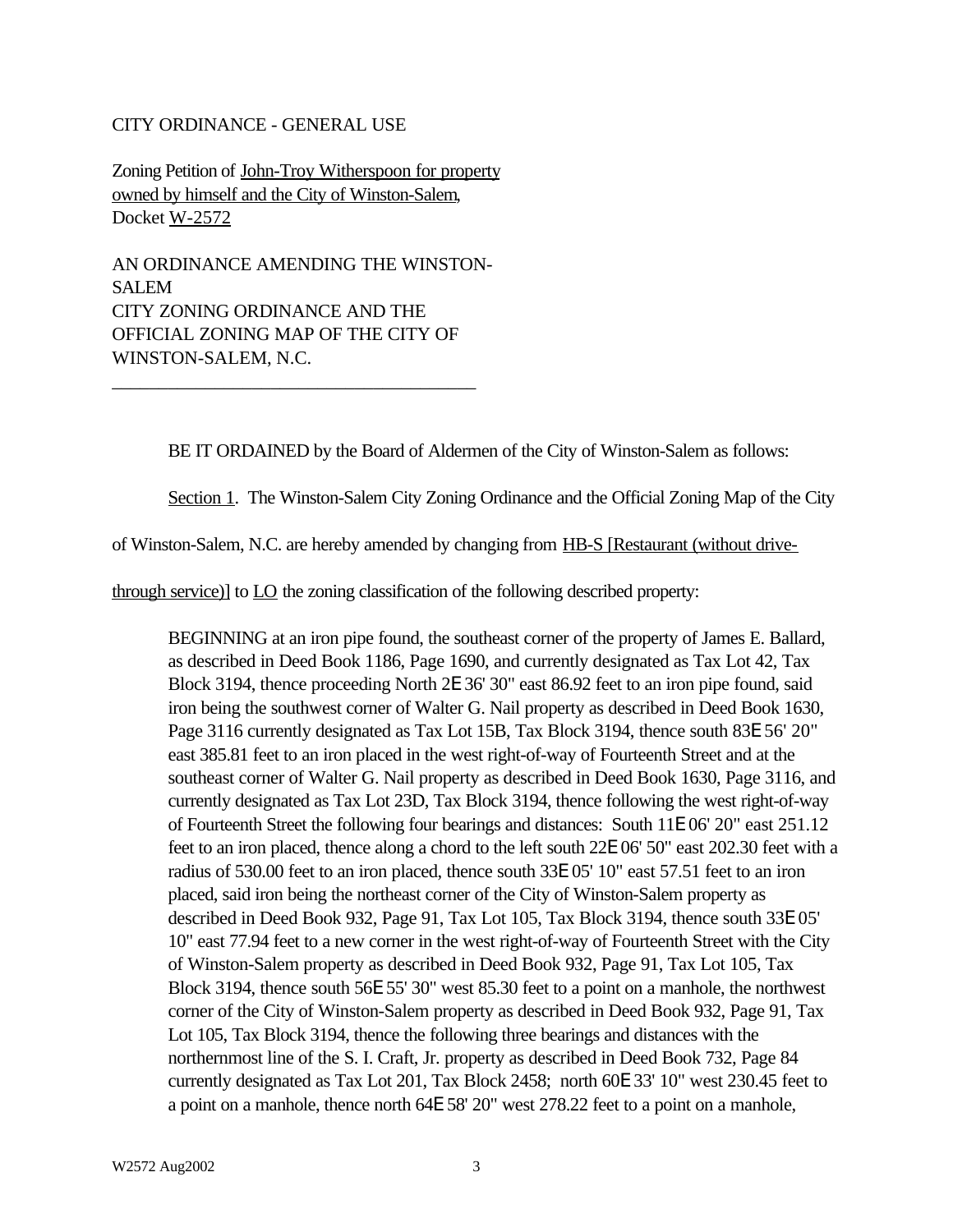thence north 63E 50' 20" west 90.00 feet to an iron placed in the northern line of Lot 80,Slater Park Section Two, Plat Book 17, Page 132, thence south 60E 03' 50" west 112.90 feet to an iron placed in the northern line of Lot 80, Slater Park Section Two, Plat Book 17, Page 132, thence North 37E 44' 20" east 308.07 feet to a point, thence north 38E 37' 40" west 114.96 feet to the point and place of BEGINNING, being all of Tax Lot 106 and part of Tax Lots 102 and 105, Tax Block 3194 as recorded in the Forsyth County Tax Registry. Also consisting of 4.89 acres.

Section 2. This ordinance shall become effective upon adoption.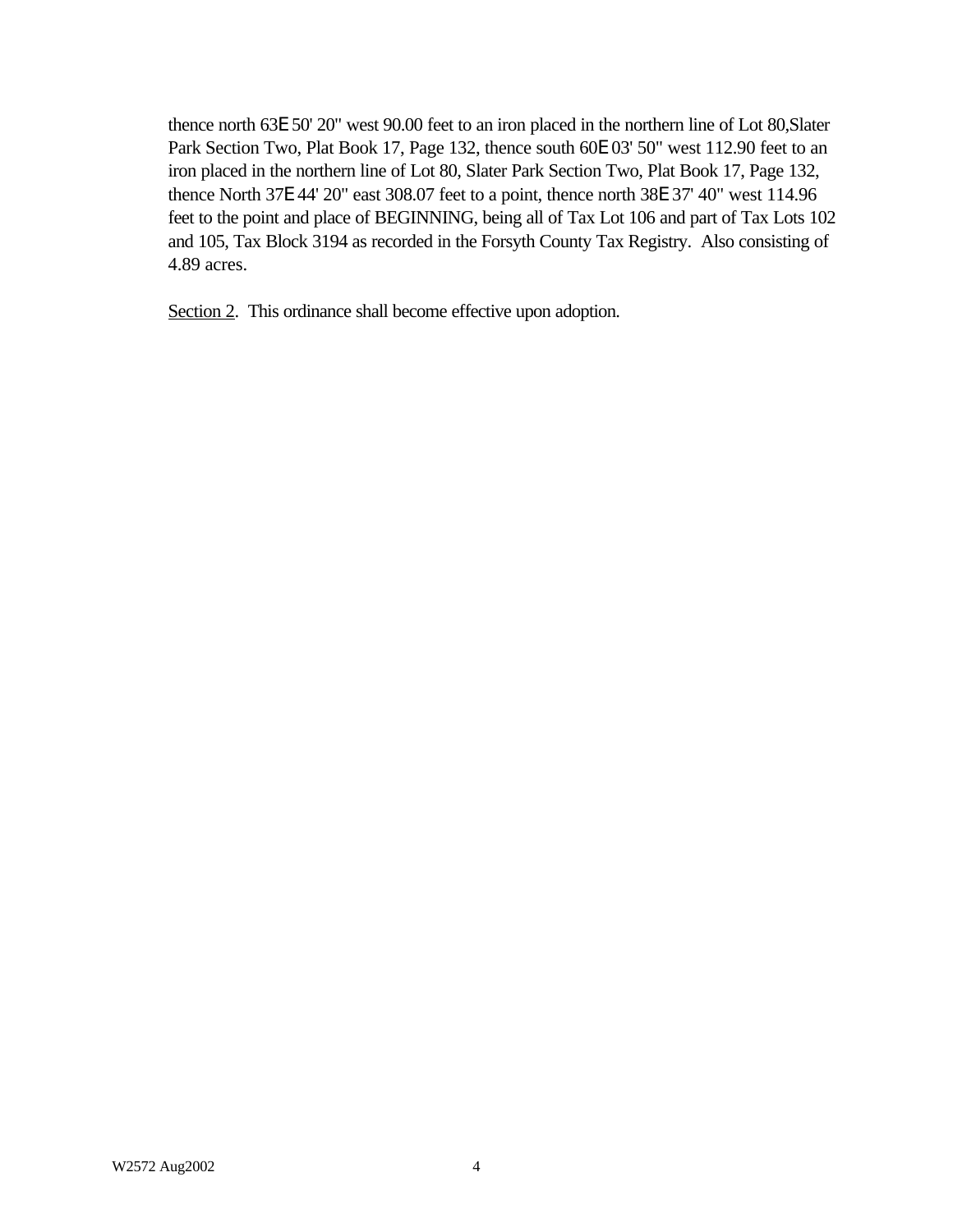#### **ZONING STAFF REPORT**

| <b>DOCKET</b> # $W-2572$ |                                                 |
|--------------------------|-------------------------------------------------|
| <b>STAFF:</b>            | <b>Gary Roberts</b>                             |
|                          |                                                 |
|                          | Petitioner(s): John-Troy Witherspoon            |
| Ownership:               | John-Troy Witherspoon and City of Winston-Salem |

#### **REQUEST**

| From: | HB-S Highway Business District [Restaurant (without drive-through service)] |
|-------|-----------------------------------------------------------------------------|
| To:   | LO Limited Office District                                                  |

Both general and special use district zoning were discussed with the applicant(s) who decided to pursue the zoning as requested.

NOTE: This is a general use zoning petition; therefore, **ALL** uses permitted in the above requested district should be considered.

Acreage: 5.54 acres

### **LOCATION**

Street: Southwest side of Fourteenth Street, west of New Walkertown Road and the northern terminus of Addison Avenue.

Jurisdiction: City of Winston-Salem. Ward: East.

#### **PROPERTY SITE/IMMEDIATE AREA**

Existing Structures on Site: The property is currently undeveloped.

Adjacent Uses:

- North Vacant land and single family homes zoned RS-9-S.
- East Aegis Family Health Center zoned HB-S.
- South Single family homes zoned RS-9.
- West Undeveloped property zoned RS-9.

#### **GENERAL AREA**

Character/Maintenance: The area contains a mixture of commercial and residential uses. The Aegis Family Health Center is located across Fourteenth Street. Properties are moderately to well maintained.

Development Pace: Slow.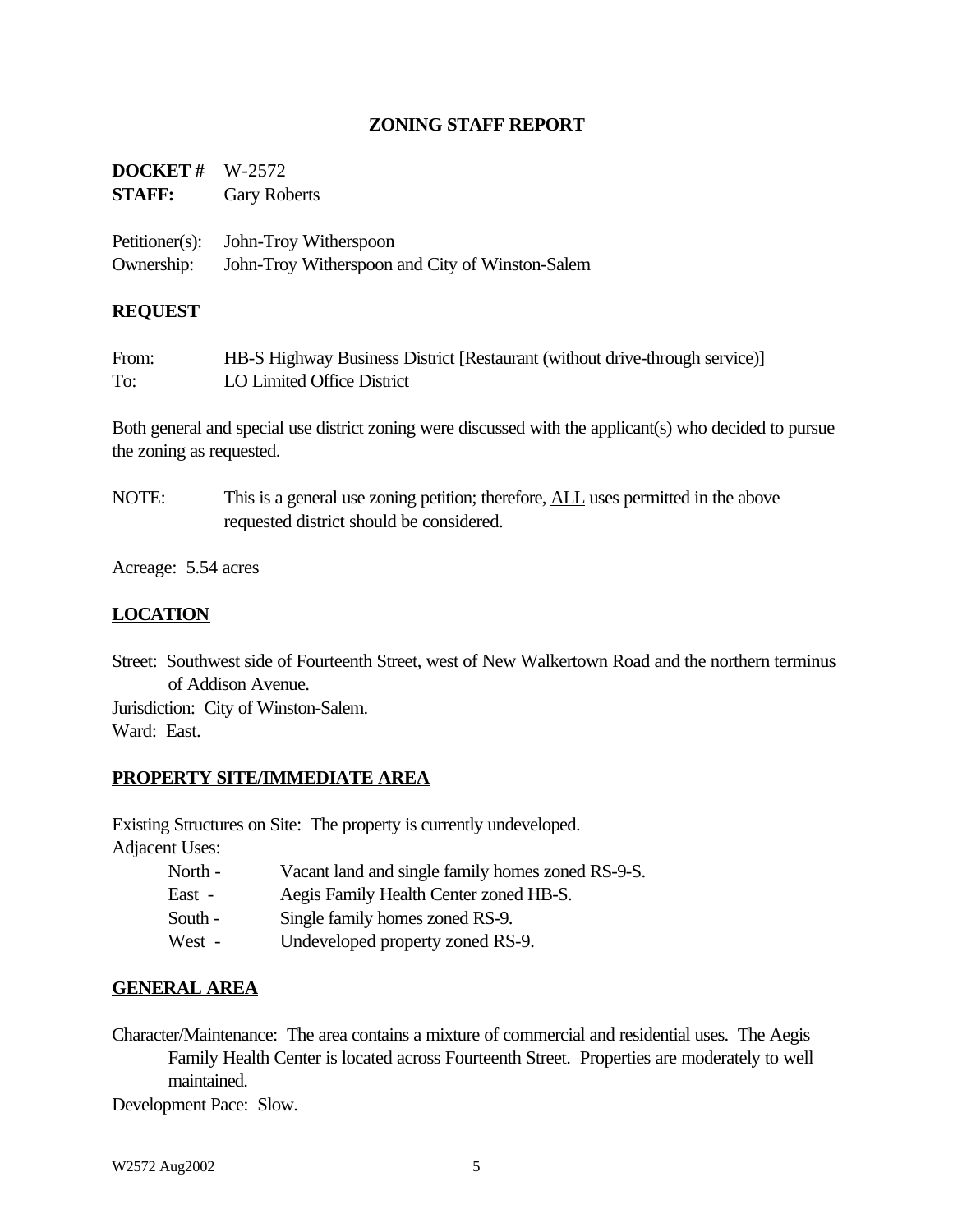### **PHYSICAL FEATURES/ENVIRONMENTAL REVIEW**

Impact on Existing Features: No impact determined with general use request. Topography: There is an approximate change in elevation of 50' on the subject property (from an approximate elevation of 870' in the north down to an approximate elevation of 820' in the southeast). Streams: A tributary to Brushy Fork Creek

Vegetation/habitat: The subject property is mostly vegetated. Watershed: Site is not within the boundaries of a water supply watershed.

### **TRANSPORTATION**

Direct Access to Site: Fourteenth Street; Addison Avenue Street Classification: Minor Thoroughfare; Local Road Average Daily Traffic Count/Estimated Capacity at Level of Service D (Vehicles per Day): Fourteenth Street between New Walkertown Road and Addison Avenue = NC / 13,400. Sidewalks: North side of Fourteenth Street. Transit: Route 1 "peak hour runs" along Gerald Street, New Walkertown Road, Dellabrook Road and Twelfth Street. Bike: None.

### **HISTORY**

Relevant Zoning Cases:

- 1. W-2332; RS-9 to HB-S [Restaurant (without drive-through service)]; approved August 16, 1999; southwest side of Fourteenth Street, west of New Walkertown Road, current site; 4.89 acres; Planning Board and staff recommended approval.
- 2. W-2277; RM-8-S to RS-9 and RM-12-S; approved December 7, 1998; west side of New Walkertown Road and north side of Tenth Street east of Rich Avenue; 4.29 acres; Planning Board and staff recommended approval.
- 3. W-1550; R-4 to B-3-S (Multiple business uses); approved November 7, 1998; northwest corner of New Walkertown Road and Fourteenth Street, directly across Fourteenth Street from current site; 11.68 acres; Planning Board and staff recommended approval.

#### **CONFORMITY TO PLANS**

GMP Area (*Legacy*): Urban Neighborhoods (GMA 2).

Relevant Comprehensive Plan Recommendation(s): Encourage quality infill development, greater residential densities where appropriate, neighborhood retail, and community services. Encourage convenient commercial services to support neighborhood needs. Promote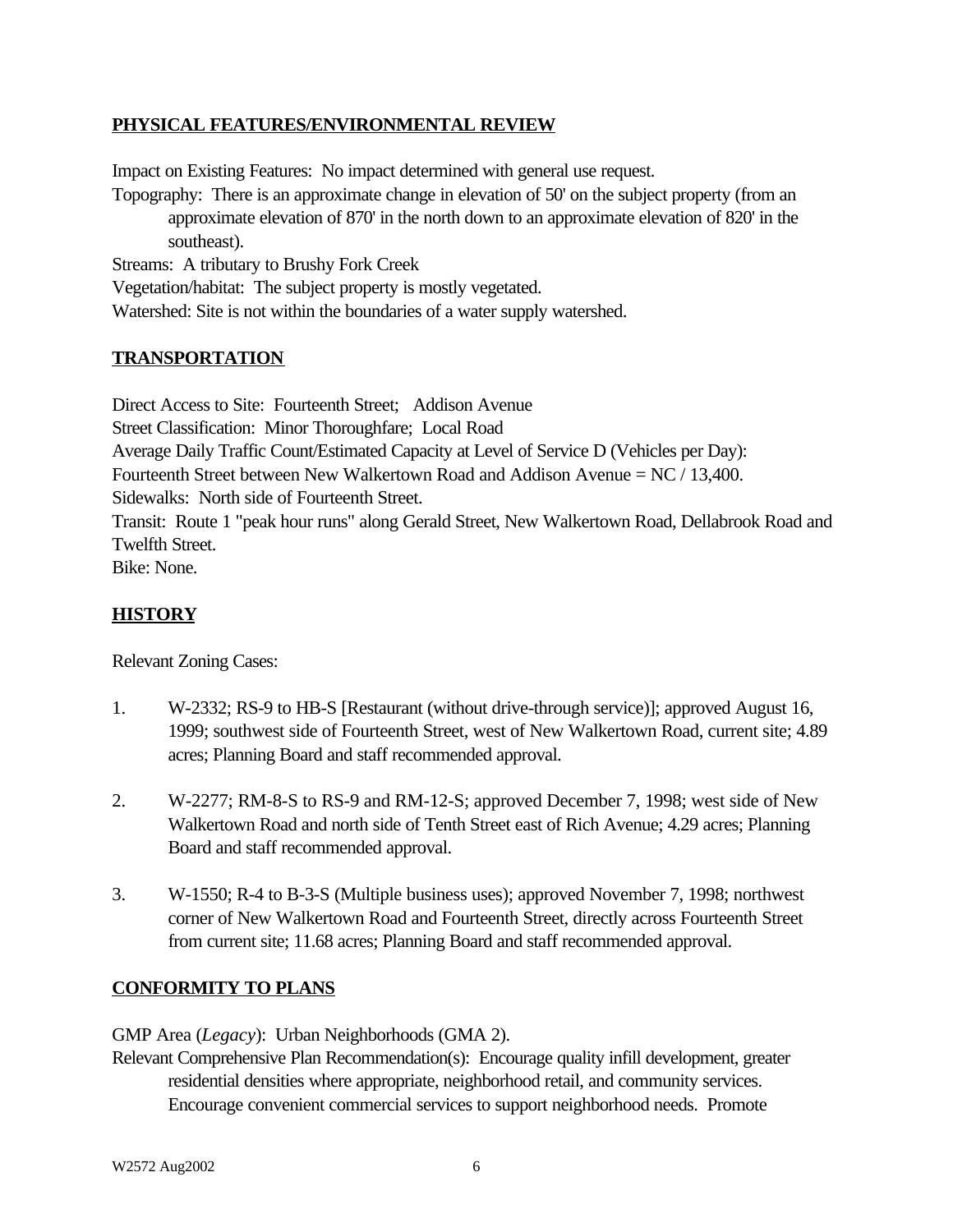economic development that is compatible with existing residential neighborhoods and other business developments. Protect residential areas from inappropriate commercial and industrial encroachment.

Area Plan/Development Guide: *East Winston Area Plan* (1987).

Relevant Development Guide Recommendation(s): The *East Winston Area Plan* recommends that the subject property be developed for low-density (0-5 units/acre) residential uses (see

*Development Plan* on page 58).

The narrative of the plan recommends:

Encourage special use zoning petitions.

Vacant land fronting on New Walkertown Road, opposite Kentucky Fried Chicken and Wilco, is proposed with convenience shopping. Development is to be keyed to the residential development of vacant land immediately adjacent to the northwest.

# **ANALYSIS**

The request is to rezone 5.54 acres located on the southwest side of Fourteenth Street from HB-S to LO. The site is currently undeveloped and heavily wooded with a large ravine located toward the southern and western edge of the property. Located to the south, west and north are single family homes and undeveloped property zoned RS-9 and RS-9-S. Atkins Middle School, zoned IP, lies approximately 350 feet to the west. Aegis Family Health Center, zoned HB-S, is located directly across Fourteenth Street which is classified as a minor thoroughfare.

The property is located within the *East Winston Area Plan* which recommends low density residential land use. In 1999 the subject property was rezoned from RS-9 to HB-S for the purposes of constructing a 15,000 square foot restaurant without drive-through service. Proximity to the Aegis Family Health Center and the area plans emphasis on revitalization and economic development were cited as a basis for approval of the request.

The uses allowed in the LO zoning district are less intense than the existing HB-S (Restaurant) zoning of the site. Therefore, staff supports the proposed LO zoning request.

### **FINDINGS**

- 1. *Legacy* promotes economic development that is compatible with existing residential neighborhoods and other business developments.
- 2. *East Winston Area Plan* recommends the subject property be developed for low-density residential uses.
- 3. The uses allowed in the proposed LO request are less intense than the the existing HB-S designation both in potential impact and compatibility with surrounding properties.

### **STAFF RECOMMENDATION**